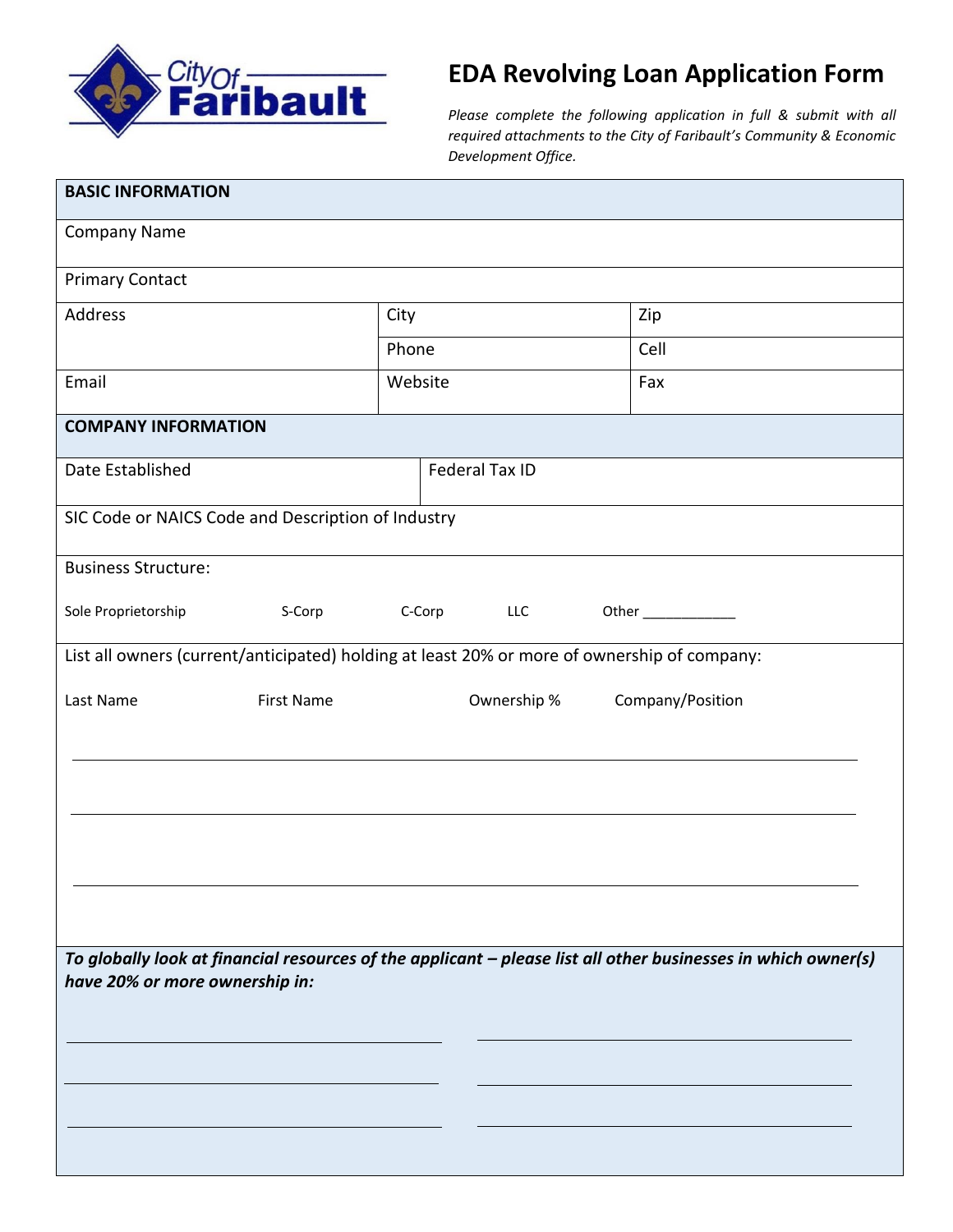# **REQUESTED LOAN AMOUNT**

Funding Amount Requested from EDA

Purpose of Funding *Please also include a narrative on separate letterhead describing project in full, how the proposed project will benefit the community, and proposed use of EDA funding.*

#### **SOURCES AND USE OF FUNDS**

| Purpose for which<br>funds are to be used | EDA | <b>BANK</b> | <b>OTHER</b> | <b>OTHER</b> | <b>BUSINESS</b><br><b>EQUITY</b> | <b>TOTAL</b> |
|-------------------------------------------|-----|-------------|--------------|--------------|----------------------------------|--------------|
| Property Acquisition                      |     |             |              |              |                                  |              |
| <b>Building Renovation</b>                |     |             |              |              |                                  |              |
| New Construction                          |     |             |              |              |                                  |              |
| Machinery/Equipment                       |     |             |              |              |                                  |              |
| Inventory                                 |     |             |              |              |                                  |              |
| <b>Working Capital</b>                    |     |             |              |              |                                  |              |
| Other                                     |     |             |              |              |                                  |              |
| Total                                     |     |             |              |              |                                  |              |

## **PROPOSED FINANCING TERMS**

|                      | EDA | BANK | <b>OTHER</b><br>(Specify) | <b>OTHER</b><br>(Specify) | <b>EQUITY</b> | <b>TOTAL</b> |
|----------------------|-----|------|---------------------------|---------------------------|---------------|--------------|
| Amount               |     |      |                           |                           |               |              |
| % of Project         |     |      |                           |                           |               |              |
| Terms (Years)        |     |      |                           |                           |               |              |
| <b>Interest Rate</b> |     |      |                           |                           |               |              |
| Debt Service         |     |      |                           |                           |               |              |
| Collateral           |     |      |                           |                           |               |              |
| Lien Position        |     |      |                           |                           |               |              |

PARTICIPATING LENDER – Name, Address, Contact Name, Phone Number: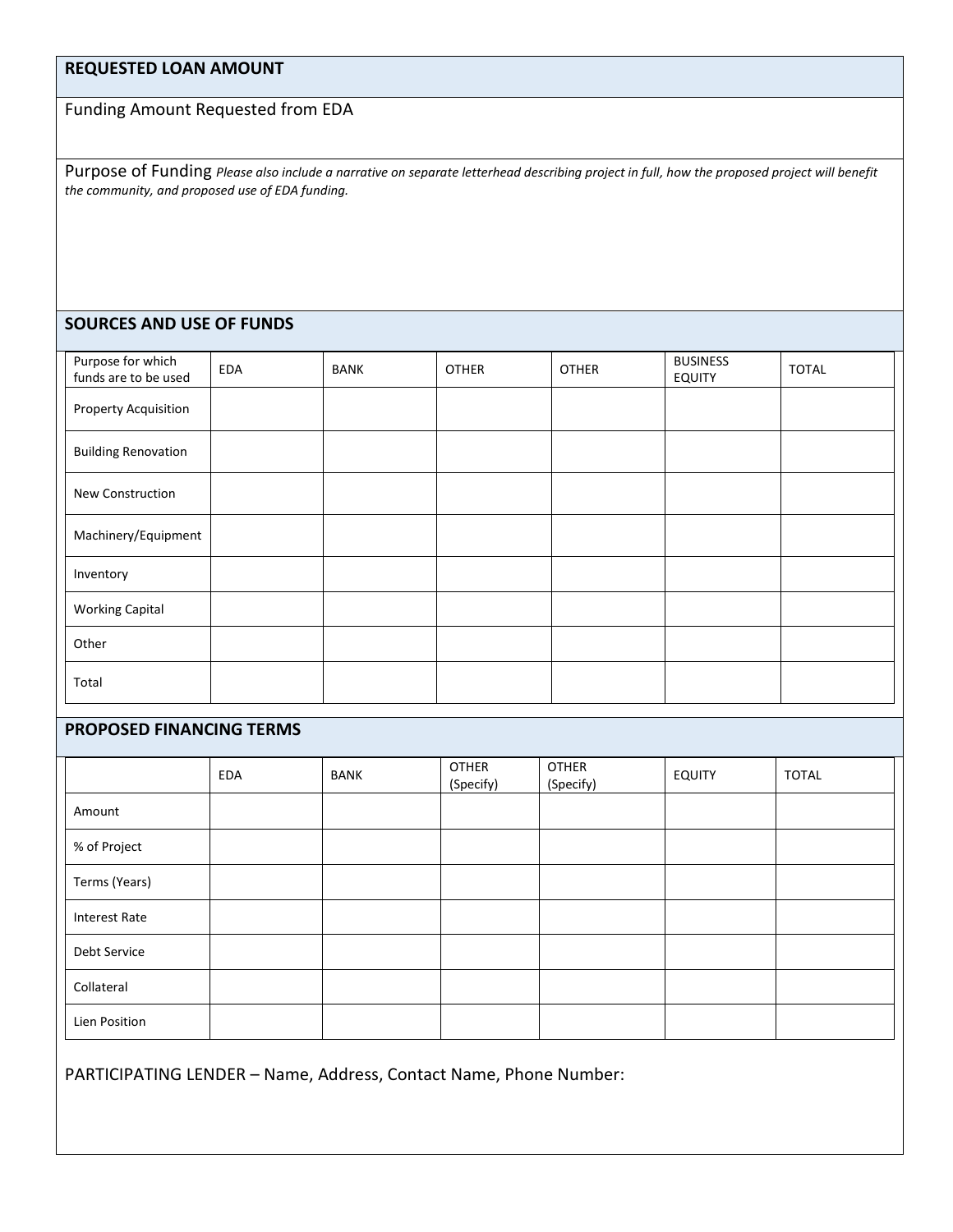| <b>JOB CREATION</b>                               |                  |                       |           |                       |  |
|---------------------------------------------------|------------------|-----------------------|-----------|-----------------------|--|
|                                                   | <b>Full Time</b> | Hourly Wage (Average) | Part Time | Hourly Wage (Average) |  |
| # Existing Employees                              |                  |                       |           |                       |  |
| # of NEW Jobs Created                             |                  |                       |           |                       |  |
| # of Jobs Retained (jobs<br>lost without project) |                  |                       |           |                       |  |
| Employee Benefits:                                |                  |                       |           |                       |  |

# **BUSINESS PROFILE**

*Attached Additional Pages if Necessary*

Business Description

Provide details about your experience and background

Have you ever filed for bankruptcy or defaulted on any loan commitment. Please describe.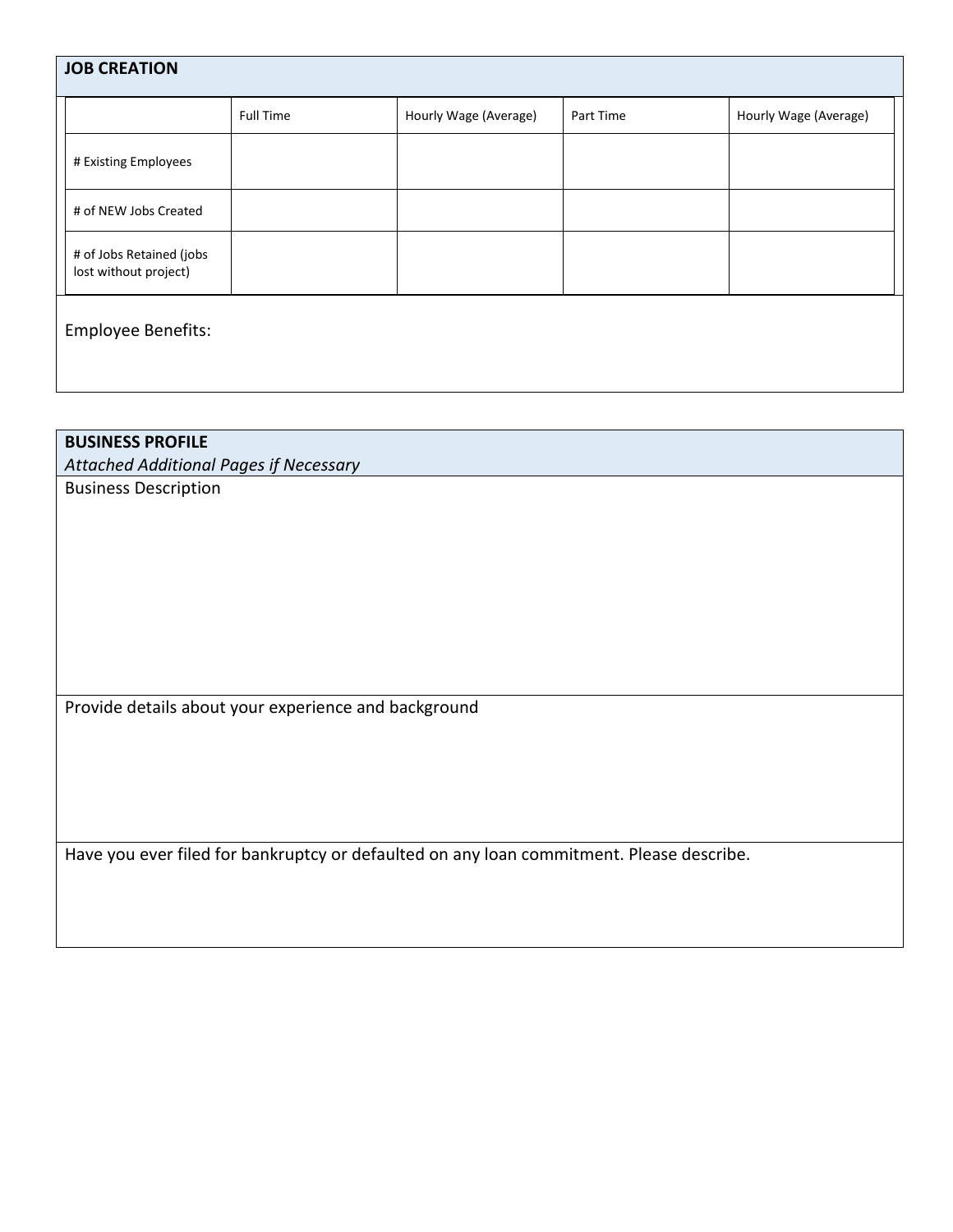Briefly describe your proposed project and how it related to the Community 2040 Vision

Describe the economic benefit of the project for Faribault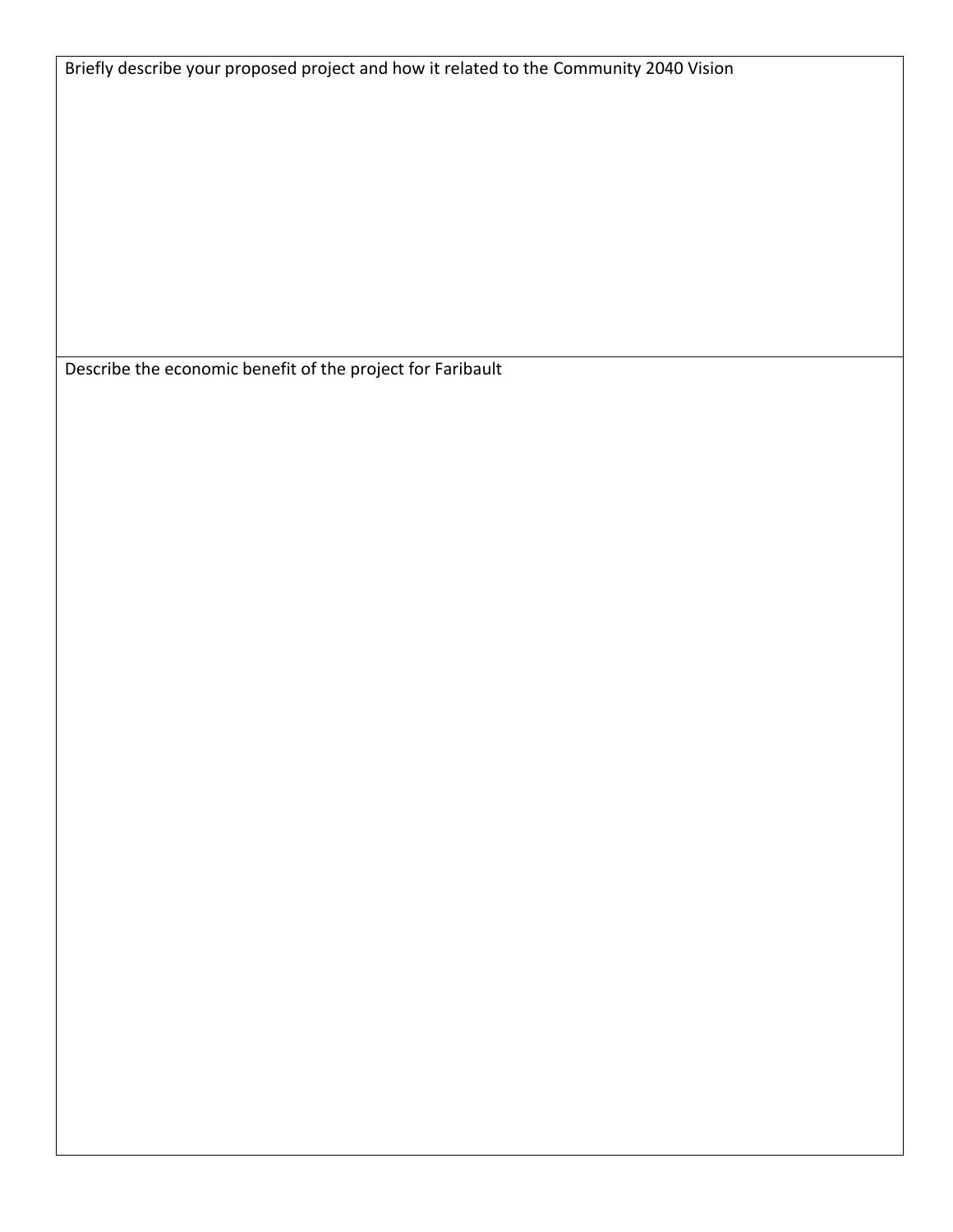## **Tennessen Warning: Data Privacy Statement**

The information provided in the application materials or to be obtained separately as a part of the application process will be used by the Faribault Economic Development Authority ("EDA") to determine whether you qualify as a prospective borrower from the EDA. The information provided in the application and information authorized above for assistance will become a matter of public record with the exception of those items protected under Minnesota Statutes, Chapter 13, also known as the "Minnesota Government Data Practices Act." You are not required to submit this information. However all information requested in this application process is deemed necessary to process your application and failure to supply any information will result in your application being denied.

The people with whom this information, both public and private, may be shared include:

- 1. The EDA Loan Review Committee and EDA Board;
- 2. Staff who are involved in program administration;
- 3. Auditors who perform required audits of the program;
- 4. Authorized personnel from other County, State, Federal, or Regional Agencies providing funding assistance to you;
- 5. Anyone listed on a valid court order as having access to the data;
- 6. Those other persons who you authorize to see the information; and
- 7. Law enforcement personnel in the case of suspected fraud.

Unless otherwise authorized by Minnesota or federal law, other governmental agencies using the private data must also handle the data as private. You may wish to exercise your rights as contained in the Minnesota Government Data Practices Act. Those rights include:

- 1. The right to see and obtain copies of the data maintained on you;
- 2. The right to be told the contents and meaning of the data; and
- 3. The right to challenge the accuracy and completeness of the data.

To exercise these rights, contact the designated data practices official at the respective government agency upon which you are making your request.

The Faribault EDA is an equal opportunity lender.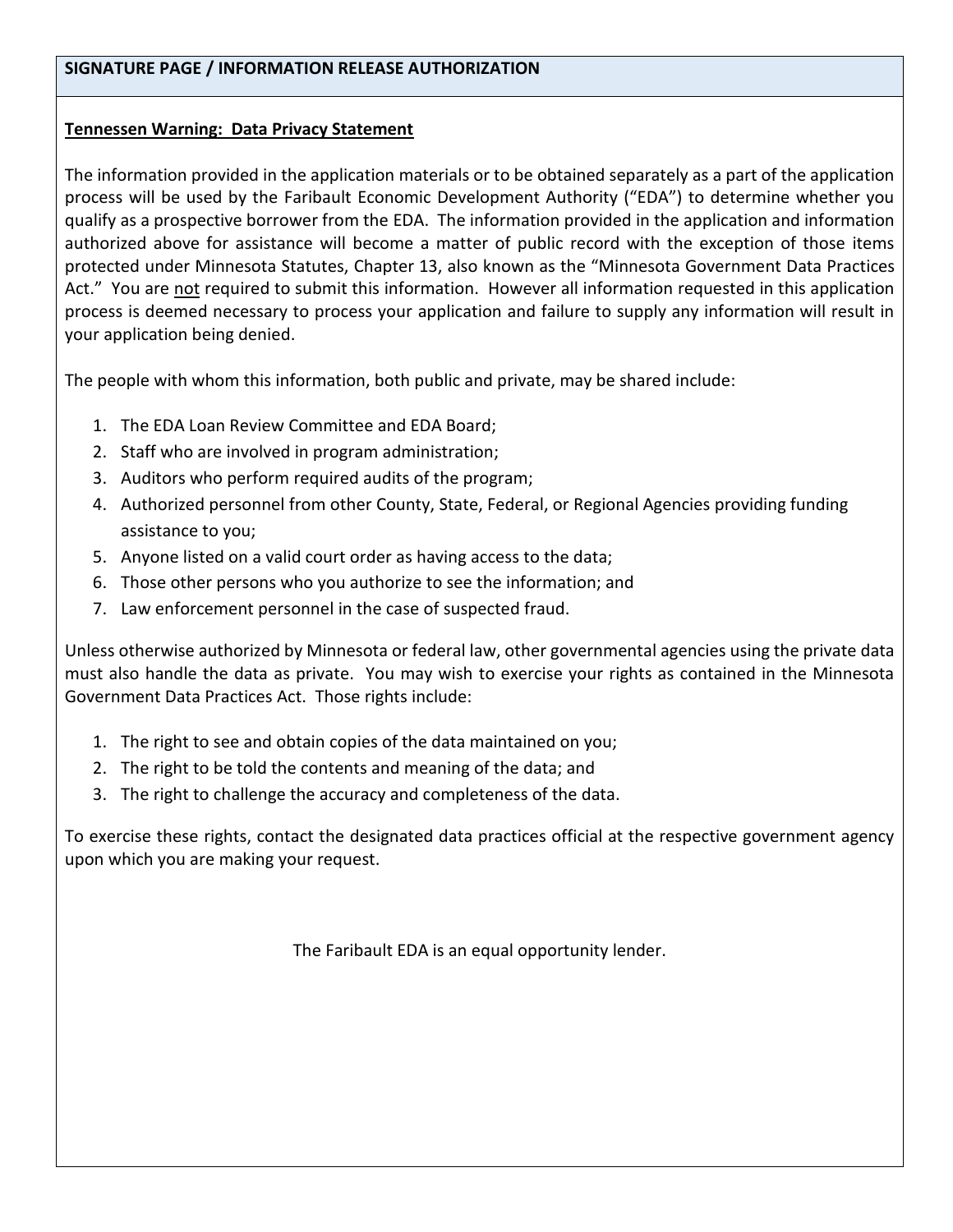I certify that all statements made in the application are an accurate representation of my financial condition on this date and are made for the purpose of obtaining the funding indicated. Verification and re-verification of any information contained in the application may be made at any time.

| Applicant's Full Name | <b>Social Security Number</b> |
|-----------------------|-------------------------------|
|                       |                               |
|                       |                               |
| Applicant's Signature | Date                          |
|                       |                               |
|                       |                               |
|                       |                               |
| Applicant's Full Name | <b>Social Security Number</b> |
|                       |                               |
|                       |                               |
| Applicant's Signature | Date                          |
|                       |                               |
|                       |                               |
|                       |                               |
| Applicant's Full Name | <b>Social Security Number</b> |
|                       |                               |
|                       |                               |
|                       | Date                          |
| Applicant's Signature |                               |
|                       |                               |
|                       |                               |
|                       |                               |
|                       |                               |